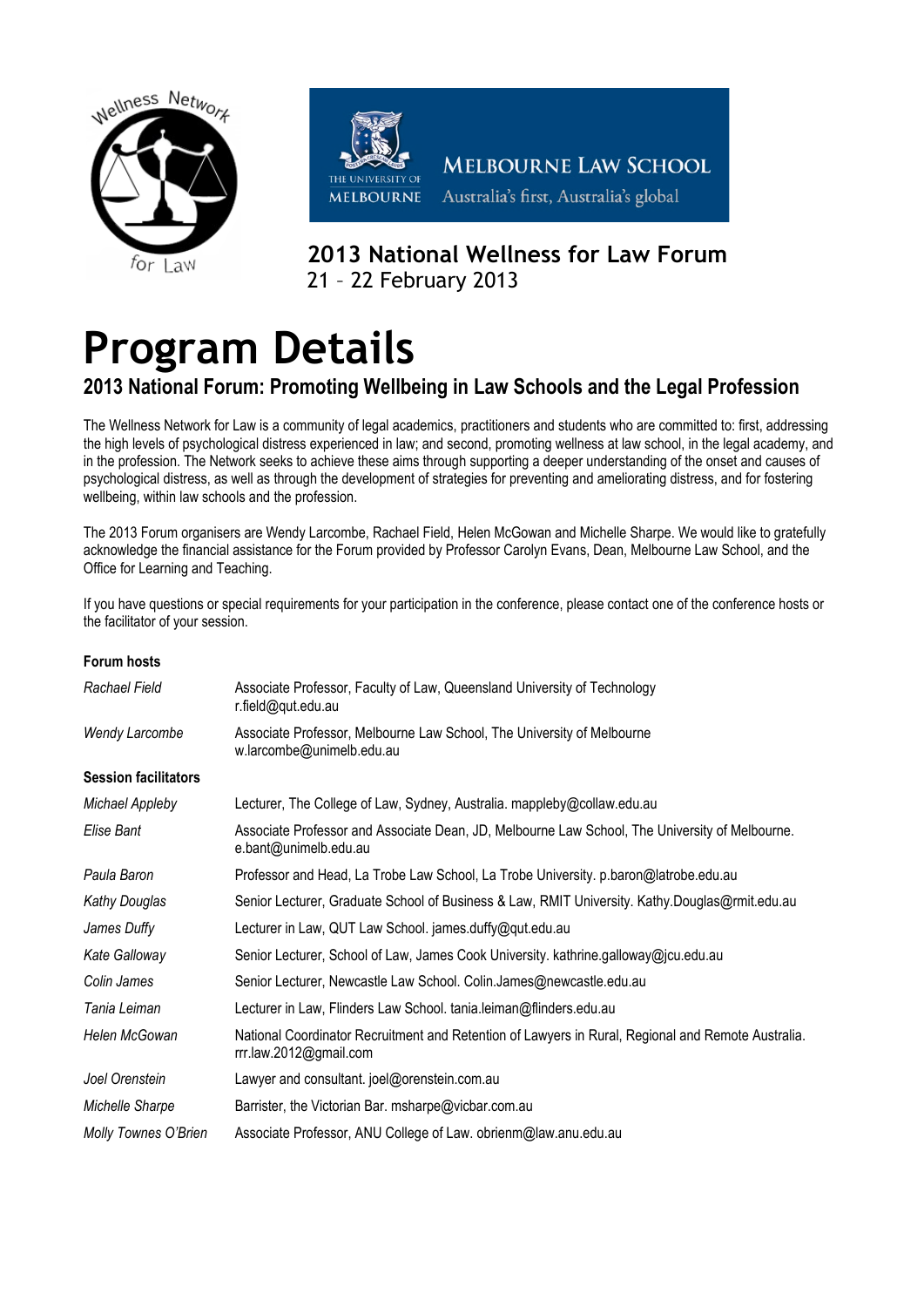# **Thursday 21 February**

## **Conference welcome**

*Professor Carolyn Evans, Dean, Melbourne Law School, and Harrison Moore Professor of Law* 9:30 – 9:45 am, Theatre 102

## **Plenary session: Mental health in legal practice**

*Facilitated by Helen McGowan and Rachael Field* 9:45 – 11:00 am, Theatre 102

## **Towards Wellness: Implementing a therapeutic approach to mental health in the Victorian legal profession**

*Laura Helm, Lawyer Administrative Law and Human Rights, Law Institute of Victoria, and Richard Wilson, Victorian Bar*

This paper tells the story of how the Victorian legal profession has sought to meet the challenges arising from alarming statistics published between 2007 and 2010 that suggest that 1 in 3 solicitors and 1 in 4 barristers have or will suffer from a depressive illness during their career. The paper will outline the 'therapeutic model' advocated by the Law Institute of Victoria to guide a systemic industry response which broadly addresses awareness raising, prevention, provision of services and regulation, within a human rights framework. The paper will:

- provide an overview of literature examining the causes of the concerning rates of mental illness among legal professionals;
- summarise advocacy and steps taken to implement a 'therapeutic model' of regulation and prevention in Victoria; and
- introduce the LIV's Mental Health and the Legal Profession Project, including the pilot Vic Lawyers' Health Line, launched in April 2012 and scoping for a lawyers' health program.

## **Mental ill health and the Victorian Bar**

*Michelle Sharpe, Barrister, the Victorian Bar*

This paper outlines the duties currently owed by Victorian barristers under the professional conduct rules and the Legal Profession Act with regard to their own health, or on becoming aware of the ill health of another barrister. How the rules and the Act may impact on Victorian Bar Association in running its Bar Care scheme will also be considered. This paper will suggest how the rules and the way in which the regulator works under the Act could be changed to deal more effectively with the rising problem of mental ill health at the Bar.

## **Mental health in legal regulation**

*Nitsa Karahalios, Director, Regulatory Reform and Policy, and Brendan Atkinson, Senior Policy Officer, Legal Services Board*

Are lawyers living with mental health issues more likely to come to the attention of the legal profession regulator? The Legal Services Commissioner and the Legal Services Board, the regulators of the legal profession in Victoria, are proactive and innovative in their approach to mental health issues among lawyers. With a clear policy on disclosure requirements and an effective pastoral and holistic approach to handling disciplinary matters, the regulators support and assist lawyers with mental health issues for the benefit of not only the lawyers themselves, but for the legal profession as a whole and for consumers of legal services.

## **Keynote speakers: Promoting wellness in law**

*Facilitated by Carolyn Evans and Rachael Field* 11:30 am – 1:00 pm, Theatre 102

## **Staying true**

*The Hon Michael Kirby, Patron of the Tristan Jepson Memorial Foundation*

Michael Kirby will address the tensions that exist in legal education and more broadly in the law. Many enter the law with high aspirations and with ideals of justice and community service. Sometimes they find the daily reality very different. The pressure at law school is for grades and elusive indicators of success. The pressure in the law firm, working in the back room. The stress in the court room defending a client's cause that does not necessarily coincide with one's own values. Disappointments and setbacks are inevitable in any professional life. Coping with these challenges requires an acknowledgement of them, a little help from one's friends and family and a sense of personal value and utility. How does one maintain these affirming qualities? How can a profession which is itself under constant pressure to deliver efficient outcomes in an often adversarial environment adapt to respect and nurture the vulnerabilities of its actors? This address will reflect on the difficulties, but also the necessities, of securing change.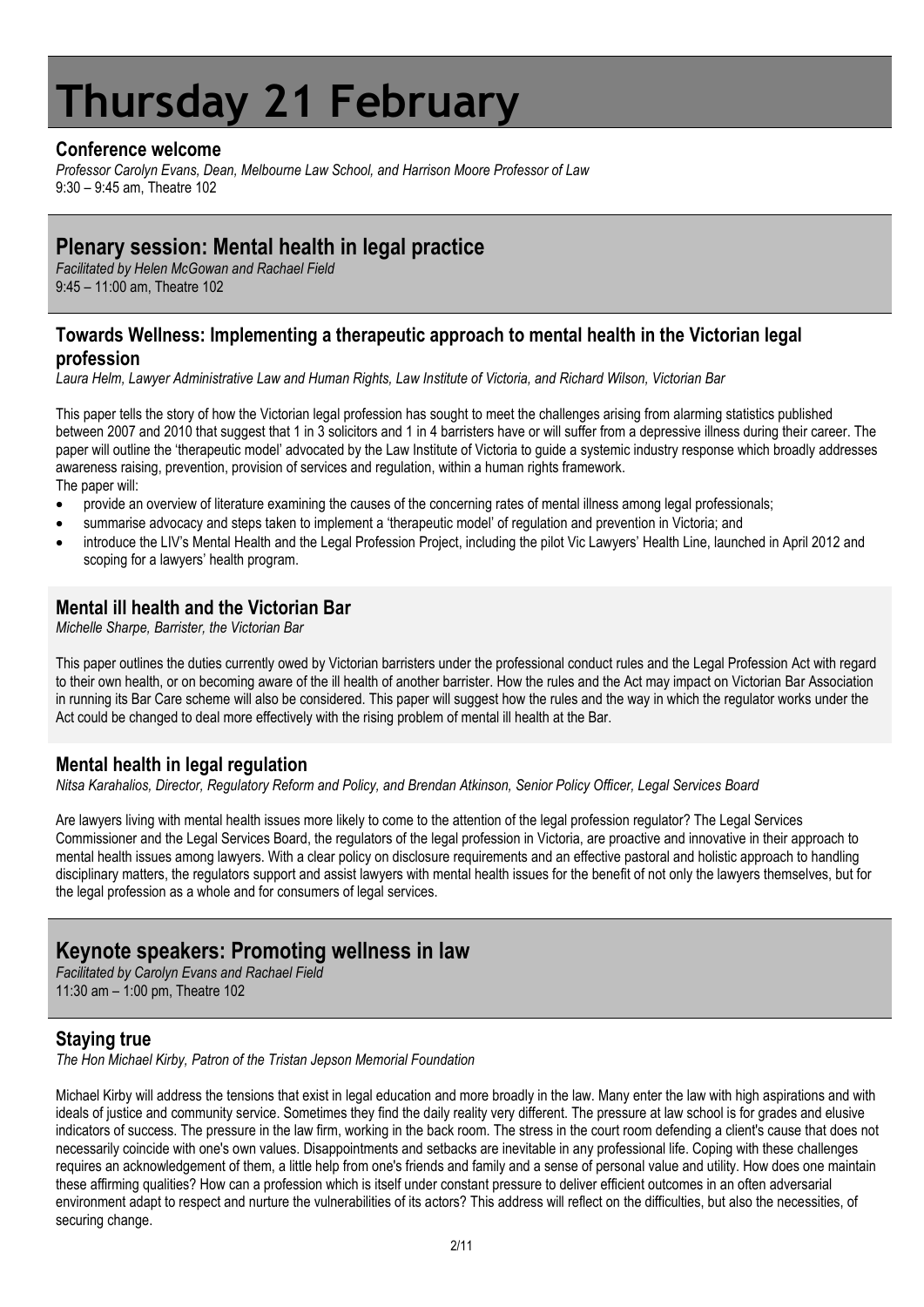The Honorable Michael Kirby AC CMG retired from the High Court of Australia on 2 February 2009 as Australia's longest serving judge. He was first appointed in 1975 as Deputy President of the Australian Conciliation and Arbitration Commission. His appointment to the High Court came in 1996 and he served 13 years. In addition to his judicial duties, Michael Kirby served on three university governing bodies and was elected Chancellor of Macquarie University in Sydney (1984-93). He also served on many national and international bodies. He was a member of the World Health Organisation's Global Commission on AIDS (1988-92); a UN Special Representative on Human Rights in Cambodia (1993-96); a member of the UNESCO International Bioethics Committee (1995-2005); a member of the High Commissioner for Human Rights' Judicial Reference Group (2007-current) and a member of the UNAIDS Reference Group on HIV and Human Rights (2004-current). In 2010, Michael Kirby was awarded the Gruber Justice Prize. He is also presently a member of the Eminent Persons Group which is investigating the future of the Commonwealth of Nations; and has been appointed to the UNDP Global Commission of HIV and the Law.

## **Achieving change**

*Marie Jepson, Founder the Tristan Jepson Memorial Foundation*

Recently, a frequent response to the work of the Tristan Jepson Memorial Foundation (TJMF) has been 'you have raised our awareness about mental ill-health within the profession. Now what are you going to do about it?' Unfortunately, there is no magic bullet. Despite firms training their HR people and introducing EAP programs, they are rarely accessed and feedback continues that nothing has really changed. Ultimately, what is needed is to change the culture within the profession. Easier said than done. In the health industry, hospitals are accredited regularly and their funding is allocated on the basis of the level of accreditation received. Accreditations are sought, valued, prized and recognise 'best practice.' Over time the overall standard of quality and care within all hospitals is improving. So began our thoughts about developing voluntary standards for the profession.

One of our first challenges to this was that there is no Australian precedent. What would these standards look like? What would they measure? In January, in a world first, Canada is releasing its voluntary national standard for psychological health and safety in the workplace. Marie Jepson will talk about the lead up to the release of the standard, discuss its provenance, and outline the way forward for the TJMF.

Marie Jepson is Director and co-founder of the Tristan Jepson Memorial Foundation which aims to promote psychological health and wellbeing, and reduce disability and distress caused by mental ill-health within the legal profession. The emphasis of the Foundation for 2013 is to develop a voluntary standard to promote psychologically safe and healthy workplaces within the legal profession.

## **Parallel session # 1**

2:00 pm – 3:30 pm, Theatre 109 (Stream A), Theatre 108 (Stream B), Theatre 106 (Stream C)

#### **Stream 1 A: Challenges for law schools: Resistance to change**

*Facilitated by Molly Townes O'Brien, Theatre 109*

## **The persistence of distress**

*Paula Baron, Professor and Head of the La Trobe Law School*

The high levels of distress, mental illness and addiction amongst students and the practising profession are now well-documented. Since the results of US studies were largely replicated in Australia by the Brain and Mind Research Institute report, there has been a significant amount of literature that has sought to find ways of reducing law student distress. This literature proposes a range of solutions, from curriculum innovation through to pastoral care initiatives to the application of self-determination theory and positive psychology. Much of this literature is immensely valuable for proposing long-overdue changes to law school culture and pedagogical practices.

At the same time, the reasons for the high levels of distress remain unknown. We do know that the student population, on entry to law school, has average to lower than average levels of distress, but within the first year of law school, distress levels soar and well-being deteriorates. That decline in well-being then persists for years. Potential causes include a competitive law school environment, methods of assessment, the alienation of the law school experience, loss of autonomy, anxiety about employment prospects and so on. Yet the phenomenon seems consistent across very different law schools, both in the US and Australia; across very different external environments, as Krieger points out; and beyond law school into professional practice. Relatively little analysis, however, has been undertaken in regard to the persistence and widespread nature of this phenomenon.

This paper seeks to contribute to the discussions on law student well-being by providing some insights from psychoanalytic theory as to the potential causes of the distress of law students and lawyers and the remarkably resilient and persistent character of this distress.

#### **Academic resistance**

*Nick James, Professor and Deputy Dean, Bond University*

'If they can't stand the heat they should get out of the kitchen!' Many law schools have in recent years responded to the mounting evidence of unusually high levels of psychological distress experienced by law students by introducing measures intended to ameliorate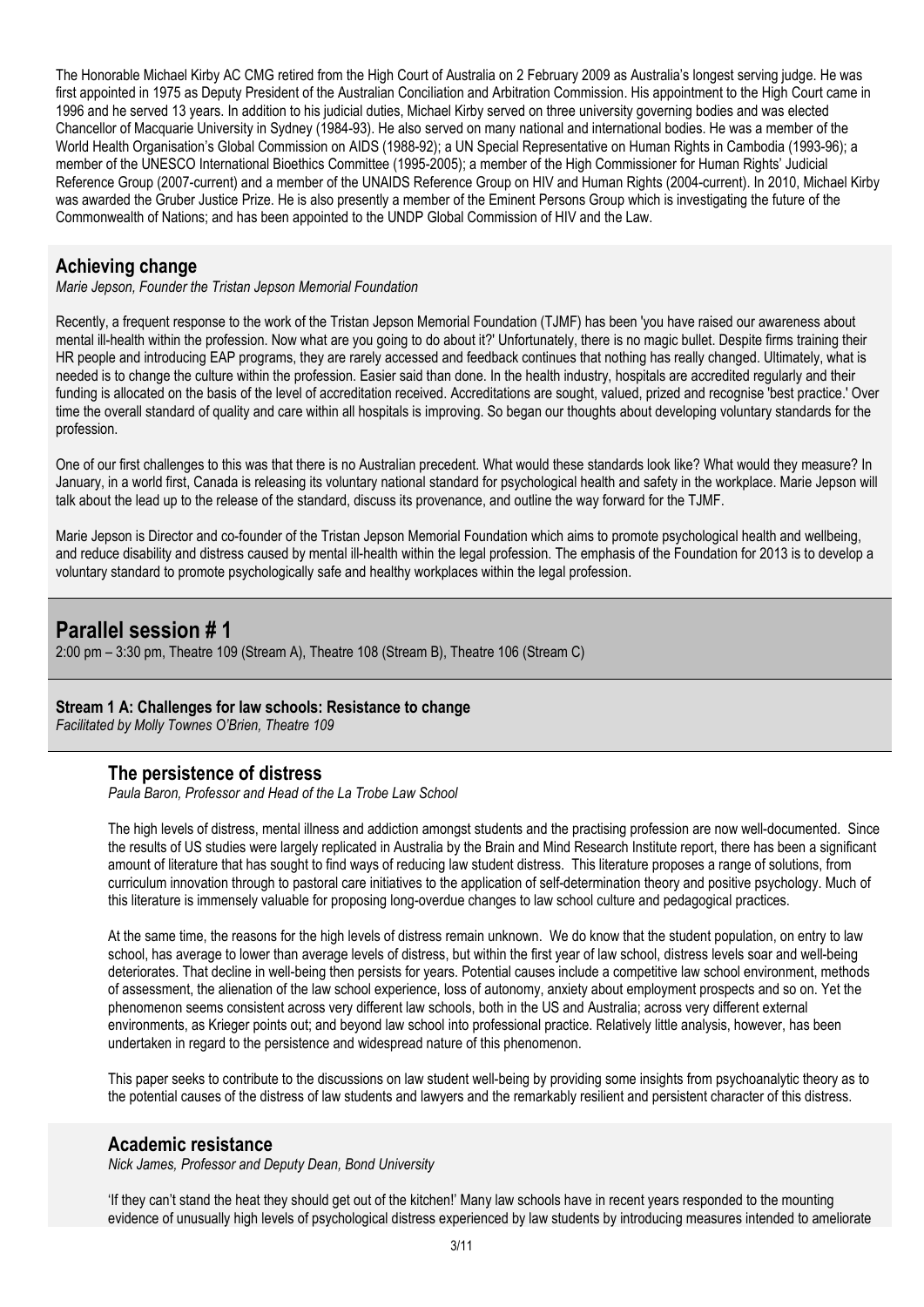such distress and foster law student wellbeing. The responses by individual legal academics to these wellness initiatives are varied. Some academics embrace them with enthusiasm, some are ambivalent … and some appear determined to resist and oppose any efforts to make legal education less stressful and difficult for law students.

This paper examines the nature of academic resistance to wellness initiatives, identifying the various forms of active and passive resistance engaged in by academics, describing the various justifications offered for this resistance, and offering some possible strategies for minimising this resistance. In doing so the paper draws upon a series of interviews conducted by the author with Associate Deans and Directors of Teaching at various Australian law schools, and upon Foucauldian notions of discourse, power and the inevitability of resistance.

#### **Guarding our identities**

*Kate Galloway, Senior Lecturer, School of Law, James Cook University, and Peter Jones, Senior Lecturer, Discipline of Social Work and Human Services, James Cook University*

Sufficient evidence exists to justify profound changes to the way in which the academy teaches the LLB: a shift from the adversarial individualistic doctrinal focus of the traditional law degree, to embrace appropriate dispute resolution, students' emotional intelligence and resilience, and 'soft' skills called for in the 'real' world of work. This broad project, supported by the profession and called for by students and employers, is gaining traction with a growing body of research providing exemplars of strategies to enhance and actively evolve the curriculum to address concerning levels of law student (and lawyer) psychological distress. Transformation of students, and therefore lawyers, through an engaged and engaging curriculum is one thing – but where do legal academics stand on this contemporary shift in focus?

This paper reflects on the genesis and the possible role of the academic lawyer's identity in contributing to, or supporting, the culture of the law more broadly. It poses the question: to what extent is the (academic) lawyer-identity itself a precondition for systematic and sustainable change in the law, and lawyering? If it is, how ready is the academy to embrace the array of strategies to engender the transformation needed?

#### **Stream 1 B: Wellbeing, self-management and professional skills development**

*Facilitated by Joel Orenstein, Theatre 108*

## **Surprisingly well? A peek into the wellbeing/distress data from a survey of Australian practical legal training students**

*Stephen Tang and Anneka Ferguson, ANU College of Law, Australian National University* 

We conducted a wide-ranging quantitative study of over 300 Practical Legal Training (PLT) students at ANU Legal Workshop. Students were surveyed at the beginning and end of the Professional Practice Core (PPC), a busy 18 weeks of learning core professional skills through collaborative practice in 'virtual firms' and through individual and group-based reflective discussions.

Unlike their LLB/JD peers, students' scores on the DASS-21 (the same measure of psychopathological symptoms previously used in the ANU and MLS studies) were on par with community norms. This was observed both at the beginning and end of the semester. That is, in our sample of PLT students, we did not find the patterns of elevated psychological distress previously documented in law students and which has been attributed to the law school environment. Nonetheless, the predictors of wellbeing/distress at the individual level changed over the duration of the course. Contextual factors — those connecting the students' experiences, values and identity — became stronger sources of risk and resilience. For instance, being engaged in law-related work or having a greater sense of professional identity were both associated with better psychological health, but only at the end of the course. These findings are consistent with the predictions of Self-Determination Theory and other studies. Aspects of the PPC course itself, which was re-designed to include opportunities for experiential learning about uncertainty, wellbeing and values-based conflict management, may also partially explain these findings. Implications for teaching, curriculum design and future wellbeing research on Australian law students/lawyers will be discussed.

## **The development of mental health literacy programs for law students**

*Judy Bourke, Senior Lecturer, and Michael Appleby, Lecturer, The College of Law, Sydney, Australia* 

It is well established that the source of the major burden of disease in the young is mental illness. Studies are commencing to show high levels of emotional distress in tertiary students generally and most of all law students. High levels of emotional distress mean that our students are at risk of developing anxiety and depression. Many of our law students go on to legal practice and the high level of depression and anxiety suffered by members of the profession is widely acknowledged.

The presenters argue that one response to these issues is to provide law students (and perhaps all tertiary students) with a form of mental health literacy training. The College of Law (Australia) designed a workshop (2.5 hours) ('the workshop') for its Practical Legal Training ('PLT') students. The workshop is compulsory in all PLT courses and is taught in small groups by law lecturers. It was rolled out nationally in the first quarter of 2011. To date approximately 6,000 students have attended the workshop. In the first six months of the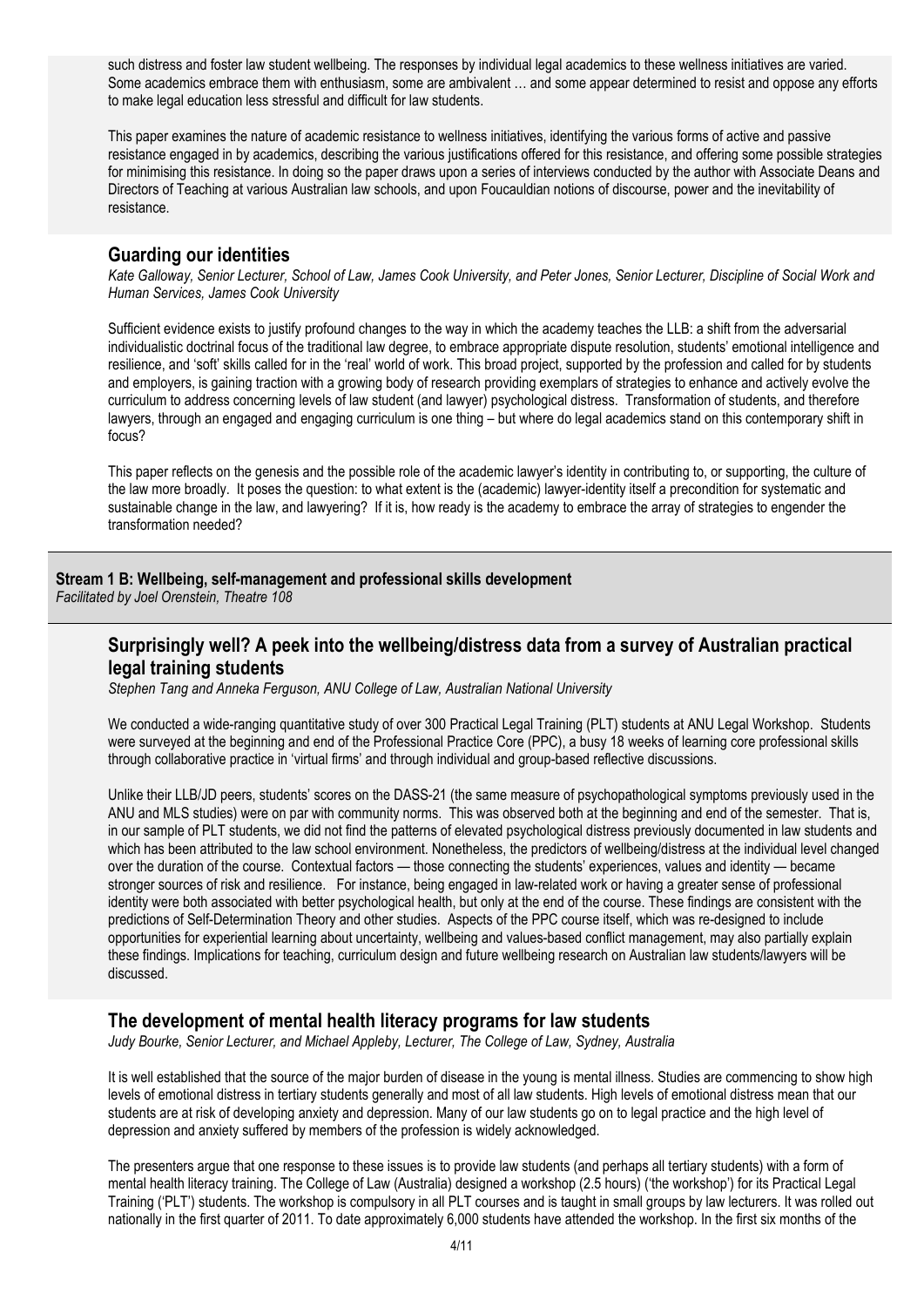workshop the College collected student course evaluations from 1,200 students and this presentation reports on those evaluations. The presentation explores the value of providing this form of training and suggests one model for developing such a workshop and supporting materials.

#### **Supervision for early career lawyers**

*Helen McGowan, National Coordinator Recruitment and Retention of Lawyers in Rural, Regional Remote Australia*

What are the elements of good professional supervision? This paper looks at the legislative framework, and practice guidelines. The Australian Legal Profession requires early career lawyers to 'be supervised' for the first eighteen months to two years of their practice, depending on what type of practical legal training they completed. The duty is on the early career lawyer. There is no corresponding duty, framework or oversight on the supervising solicitor. What will it take to improve the supervision experience? Does good supervision strengthen professional practice?

#### **Stream 1 C: What Works: Peer support in law schools**

*Facilitated by Kathy Douglas, Theatre 106*

### **Working together for wellbeing**

*Tania Leiman, Lecturer in Law, Flinders Law School*

Flinders Law School's New in Law and Peer Mentoring programs have been operating successfully since 2007 to support commencing students in their orientation and transition to life in the law School. In 2011 and 2012, mental health awareness and discussion of recent literature on hope and optimism was specifically incorporated into the training provided to mentors. Additionally, in 2012, the Flinders Law Students Association held a Mental Health Awareness Week for students, with significant involvement of law school staff and senior members of the South Australian legal profession. This presentation will present early findings from a project researching the impact of mental health training on mentors, their studies and their interactions with the students they are mentoring. It will also consider the impact of, and opportunities created by, close liaison between staff and students at Flinders Law School in raising awareness of mental health issues among law students.

#### **Interpersonal processes in law students: Strategies to reduce risk and promote wellbeing**

*Helen Stallman, Senior Lecturer in Clinical Psychology, The University of Queensland*

Isolation and lack of social support are risk factors for mental health problems and suicide. A number of factors can contribute to poor social connections in law students including individual characteristics, academic demands, the law school environment, and expectations of the profession. This paper will explore the interpersonal processes that may contribute to poor personal and professional outcomes for law students. Results from a study on the role of competition in law school will be presented. Strategies to promote social connectedness will be highlighted.

## **Monash Peer Mentor and Ambassador Programs**

*Lloyd England, Student Experience Manager & Teaching Associate, Monash University Faculty of Law*

From 2008 a comprehensive Peer Mentor Program has been offered by faculty, via the Law Students' Society, to all commencing Monash Law students. Approximately 450 commencing students are mentored annually by around 80 second year and above students. First Years' traditional transition issues are buffered by efficient information dissemination and referral mechanisms built into the program and connections are formed, encouraged and nurtured early in students' law school experience. Research suggests peer relationships provide support in the face of unchartered experiences. Mentors in turn gain invaluable skills and the opportunity to capitalize their goodwill and pay it forward to incoming generations of students; now the program is established, mentors are now often the previous years' mentees and are eager to assist.

Since 2007 Monash Law School has engaged a Student Experience Manager, charged with building community and adding value to law students' co-curricular activities by designing and implementing initiatives. Subsequently, the Law School Ambassador Program commenced mid-2007 and trains community-minded students in leadership concepts and project management skills and then facilitates student designed and delivered projects into fruition. These projects aim to build community between students, students and faculty, and faculty and the wider community.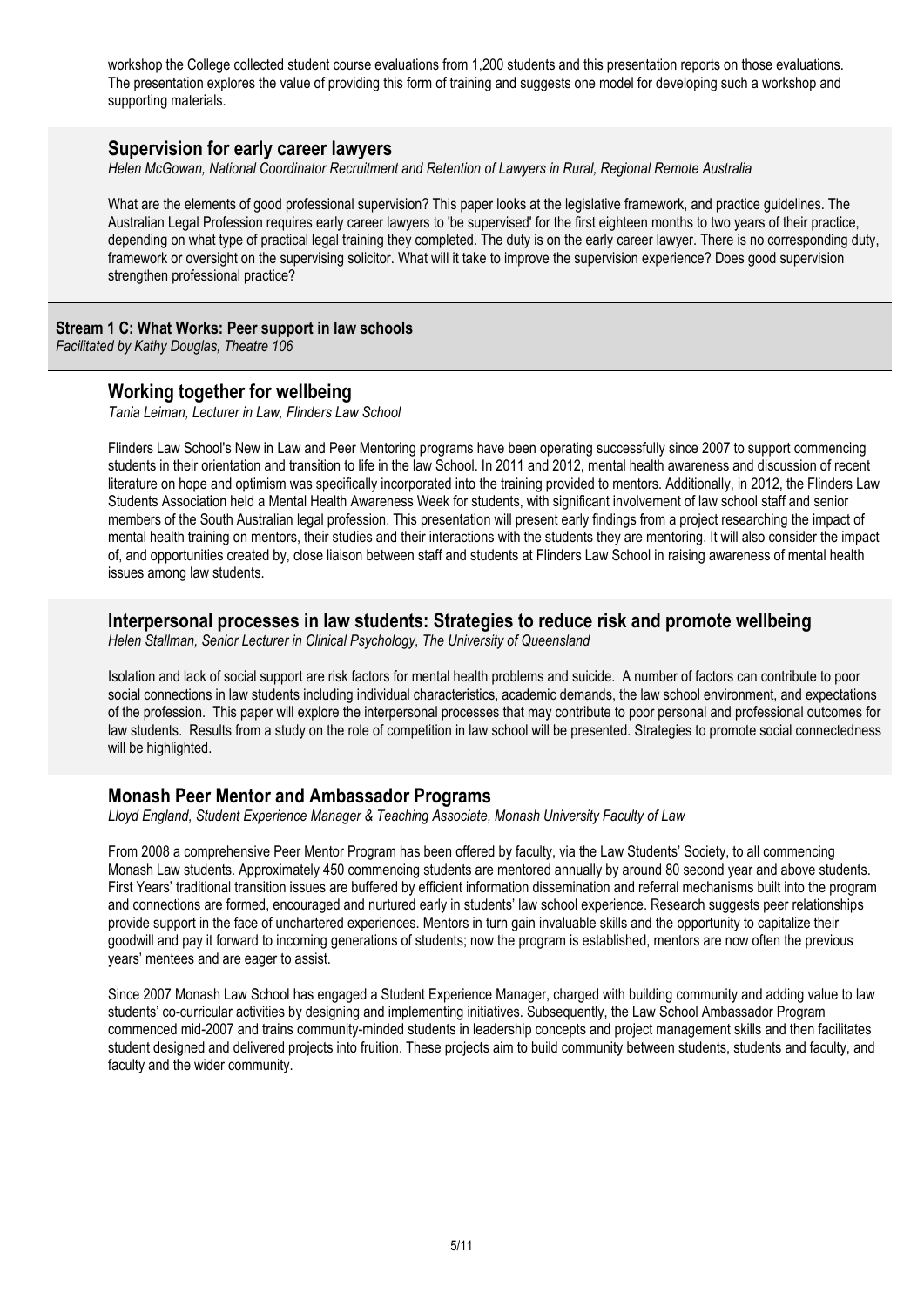## **Parallel session # 2**

4:00 pm – 5:00 pm, Theatre 109 (Stream A), Theatre 108 (Stream B), Theatre 106 (Stream C)

#### **Stream 2 A: What students tell us about psychological distress in law schools**

*Facilitated by Kate Galloway, Theatre 109*

#### **Factors associated with law students' psychological distress**

*Wendy Larcombe, Associate Professor, Melbourne Law School, The University of Melbourne*

The first step to designing effective and sustainable interventions for law student wellbeing is to better understand the range of factors associated with the reported high levels of psychological distress. Research conducted at the Melbourne Law School in 2012 aimed to investigate a range of factors that have been suggested in the research literature as potentially associated with law student mental health, including the personal tendencies and attributes of people who are attracted to study a law degree, and the stresses associated with an increasingly competitive job market. The study also investigated factors that might be expected to be protective of law student mental wellbeing, such as peer engagement, satisfaction with course choice and experience, and perceived autonomy support.

The study found that low ratings of perceived autonomy support from teachers and the faculty were strongly associated on multivariate analysis with both severe-extreme depression and severe-extreme anxiety but not with elevated levels of stress. In contrast, high levels of perfectionism and worry about comparisons with others were associated with severe-extreme stress but not with elevated levels of depression or anxiety. Not expecting to practice law was strongly associated with severe-extreme anxiety and low levels of intrinsic motivation for studying law were strongly associated with severe-extreme depression. These findings indicate that it is important to design strategies to mitigate each of the distinct forms of psychological distress – depression, anxiety and stress – based on their distinct associated factors.

## **Connecting law student wellbeing to social justice, problem-solving and human emotions**

*Molly Townes O'Brien, Associate Professor, ANU College of Law*

This paper re-examines the law school's lessons in student wellbeing. Beginning with information gained in dialogue with students, the paper acknowledges that students find law school to be stressful. When students were invited to re-imagine law school, they explained that their ideal law school experience would have been more connected — to mentors, to other students and to the real-world impact of law. With regard to the content, there was a consensus that law study could be made more interesting and contextual. Some students re-imagined the law school as a place that would do more to engage with the political and practical side of law. On the other hand, other participants expressed how confronting and disheartening it was to watch real court proceedings and wondered how the law school should address or manage 'the harsh reality of law'. This paper asks, and attempts to answer, two difficult questions: What changes in the law school curriculum would promote a positively connected experience? What would it mean for law student wellbeing if the law school were to succeed in its goal of infusing a 'distinctive ethos of law reform and social justice into all aspects of what we do, including research, teaching and outreach'? The attempt to answer these questions begins by re-examining the data of student surveys and a student/faculty dialogue retreat. Within the data, the exploration uncovers how student social connections and/or engagement in social justice issues may be related to their wellbeing. It then explores the relationship between student wellbeing and humanly-engaged problem-solving. The essential message of the paper is that connection and engagement are at the core of student wellbeing.

# **Stream 2 B: Psychologists working with law students and legal practitioners**

*Facilitated by James Duffy, Theatre 108*

## **Building bridges and breaking barriers: Embedding a psychologist in a third year law course to promote student wellbeing in a regional law school**

*Lynda Crowley-Cyr, Associate Professor, School of Law, University of Southern Queensland.*

Law students, like other people, will only do what they have a mind to do. Taking this into consideration, this presentation reflects on a unique initiative aimed at responding to contemporary reports detailing the rise of mental 'unwellness' experienced by law students. The initiative consists of a 2012 pilot collaborative project between the University of Southern Queensland's (USQ) School of Law and the Student Services Counselling & Health Service. One of the Psychologists from USQ Student Services was invited to participate on the teaching team of a third year law course to provide students with psycho-educational content relating to resilience and healthy coping strategies, as well as a direct access line to services. Given that a significant percentage of USQ law students are studying externally, reducing their sense of isolation was a key focus. Various tools and technologies, such as a meet-and-greet Vimeo, recorded lecture material and assessment were used with the intention of enhancing students' familiarity with the psychologist.

The project questioned whether, on a limited budget, more could be done to assist law students to seek professional help when experiencing high levels of stress, anxiety and or depression. This modest project has produced unanticipated lessons and raises new questions.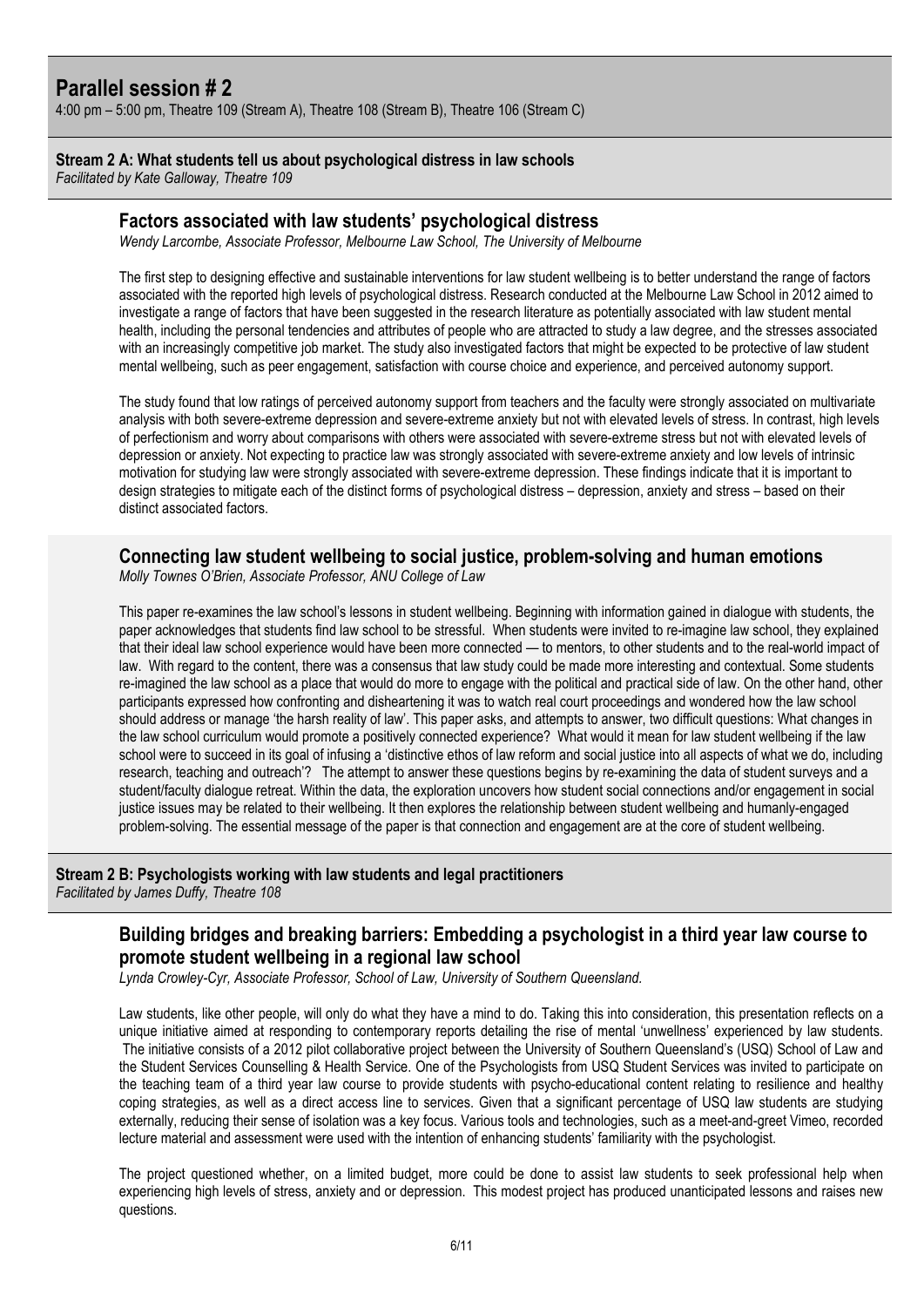#### **Health and wellbeing issues amongst barristers**

*Bernadette Healy, Principal Psychologist, The Revision Group*

The particular set of stressors faced by barristers often results in a private fear that they will unravel in some way. Typically the fear is experienced within the professional sphere and is accompanied - and exacerbated - by a hyper-vigilant stance towards their environment in a way not dissimilar to sufferers of post-traumatic stress. Barrister clients tend to be extremely self-critical. The threat of judgment is also of course a very real part of their professional life as is intense conflict. The combination of this professional reality with an over-utilized (at least in the personal domain) critical facility is detrimental to their well being and psychological health. Unchecked, the continual interaction of these two factors can lead to levels of extreme stress. One of the ingredients of this stress is the experience of an impoverished ability to connect both to the self and to others. This impact on the relational seems to be connected to the over-use of what perhaps began as protective strategies in the face of inherently conflicting personal and professional demands. The issue of balance is a critical factor in both the creation and the possibility of resolution of these difficult issues. Barrister clients have put their formidable skills to great use in the adoption of strategies to overcome these issues. Strategies include commonly-used techniques such as mindfulness, plus tailored strategies for attaining balance, increasing meaningfulness in one's life and improving the ability to form connections.

#### **Stream 2 C: Burnout and HR challenges for law firms**

*Facilitated by Helen McGowan, Theatre 106*

#### **Running on empty: how to avoid burnout**

*Holly Kneebone, Director, The Breathing Space*

This seminar explores the all-too-prevalent but largely unaddressed phenomena of professional burnout. It highlights the characteristics, symptoms and risk factors; impact and cost of burnout on leadership, teams and organizations; distinctions between burnout, stress and depression; and prevention and intervention strategies.

#### **What lies beneath: The role of mental health issues in the legal professional HR crisis**

*Rebecca T Michalak, Principal Consultant, PsychSafe Pty Ltd and Sessional Lecturer, UQ Business School* 

The Australian legal profession currently makes a multi-billion dollar contribution to the national economy, including being the nation's biggest business related professional service-based export. Despite this seemingly robust position, the future of the profession is indubitably under threat. In this paper, I outline evidence that the profession faces three critical human resources issues, including attraction and retention problems in the global talent war, the changing nature of legal education, and, most importantly, mental health and wellbeing issues in the lawyer population. Together, these represent problems with talent demand, talent supply, and talent productivity, which intersect to create a tripartite HR sustainability crisis for the profession. I use this evidence to analyse the profession's level of human resources-based sustainability using the six-phase Dunphy, Griffith and Benn (2010) framework. The results of this assessment are confronting, particularly for private practice law firms. The evidence suggests that the profession resides at the lowest possible phase of HR sustainability; namely rejection. I highlight the urgent need for change, including radical change in the corporate values adopted by the leadership of private practice law firms, in order to address this impending HR sustainability crisis.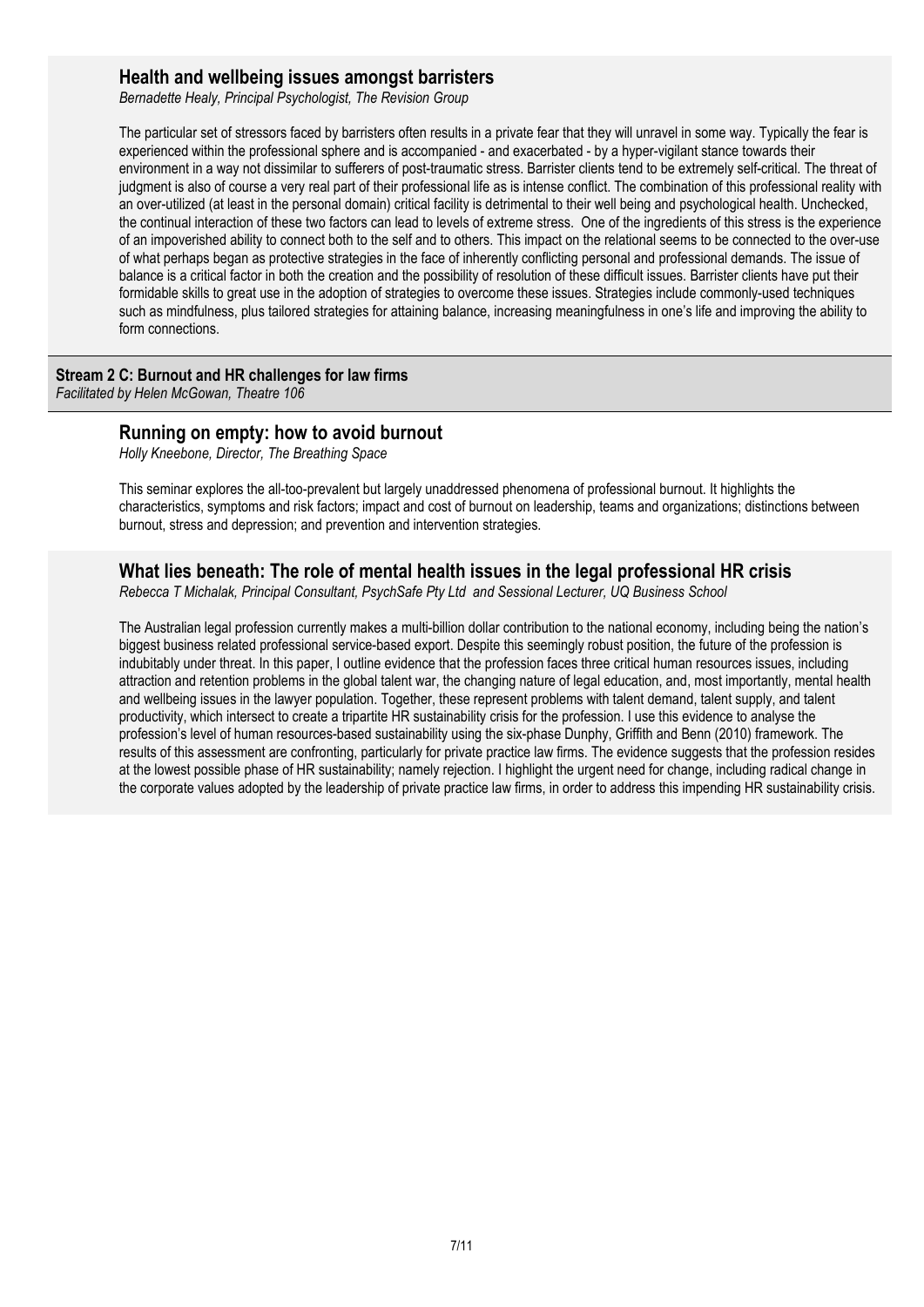# **Friday 22 February**

## **Parallel session # 3**

9:30 am – 11:00 am, Theatre 109 (Stream A), Theatre 108 (Stream B)

#### **Stream 3 A Building resilience and responsiveness**

*Facilitated by Michael Appleby, Theatre 109*

### **Building resilience in lawyers through metacognition**

*Qusai Hussain* 

Dr Qusai Hussain has developed a Juricognetics™ program driven by evidence based research on performance enhancement and wellbeing specifically for lawyers. This seminar highlights personality and cognitive styles of lawyers and their role in stress and discusses the development of the program which aims to achieve stress reduction in the work-place using a combination of cognitive and mindfulness based techniques.

Qusai Hussain is the Managing Director of Psylegal a boutique psychology practice specialising in working with lawyers. He is trained both as a Lawyer and a Clinical Psychologist and has extensive experience working with legal professionals to improve workplace performance and satisfaction.

### **Mental health first aid: Its potential for the legal sector**

*Tony Jorm and Betty Kitchener*

This presentation will describe the Mental Health First Aid program, which teaches the knowledge and skills that non-mental health professionals can use to assist a person developing a mental illness or in a mental health crisis. It will describe a previous project applying this program in the Family Court, and report on recent work on training frontline workers in both pre-service and workplace settings.

Betty Kitchener is CEO of Mental Aid Australia. She is the founder of Mental Health First Aid training, which has been received by over 200,000 Australians and spread to 20 other countries. Tony Jorm is a Professorial Fellow and NHMRC Australia Fellow in the Melbourne School of Population Health, University of Melbourne. He has done extensive research to develop mental health first aid guidelines and to evaluate the Mental Health First Aid course.

#### **Stream 3 B: Mindfulness for Law (with practical Mindfulness exercises)**

*Facilitated by Colin James, Theatre 108*

#### **The mindful lawyer**

*Joel Orenstein, Lawyer and Consultant*

Mindfulness, or mindfulness based meditation, is way of cultivating awareness by fully paying attention to everything inside and outside ourselves without judgement or criticism. This session explores how the use of mindfulness in the management of anxiety and stress has grown exponentially over the last thirty years and has now cemented itself in the secular mainstream. It explores how mindfulness can assist the development of wellness in law and what the mindfulness revolution that is emerging means for the teaching and practice of law into the future. The session will also include a practice workshop on mindfulness for participants.

Joel Orenstein is a sole practitioner, trainer and consultant. He practices in the area of Indigenous rights, summary crime and child protection in Victoria. Joel consciously integrates mindfulness practices into his own legal practice and runs regular mindfulness courses, workshops and retreats.

#### **The mindful firm: embedding mindfulness into firm life, one leader at a time**

*Holly Kneebone, Director, The Breathing Space*

This seminar discusses how firms can successfully invest in mindfulness (now 'mainstream') to create positive culture change – one leader at a time. It highlights why engaging leaders in firms – as 'emotional climate engineers' – is central to resetting the work culture, and why relegating mindfulness solely to 'wellbeing' programs is risky. Holly will share a variety of mindfulness-based interventions being implemented in firms and organizations globally, creating sustainable change. Attendees will also have the opportunity to experience mindfulness first-hand, through several guided mindfulness practices.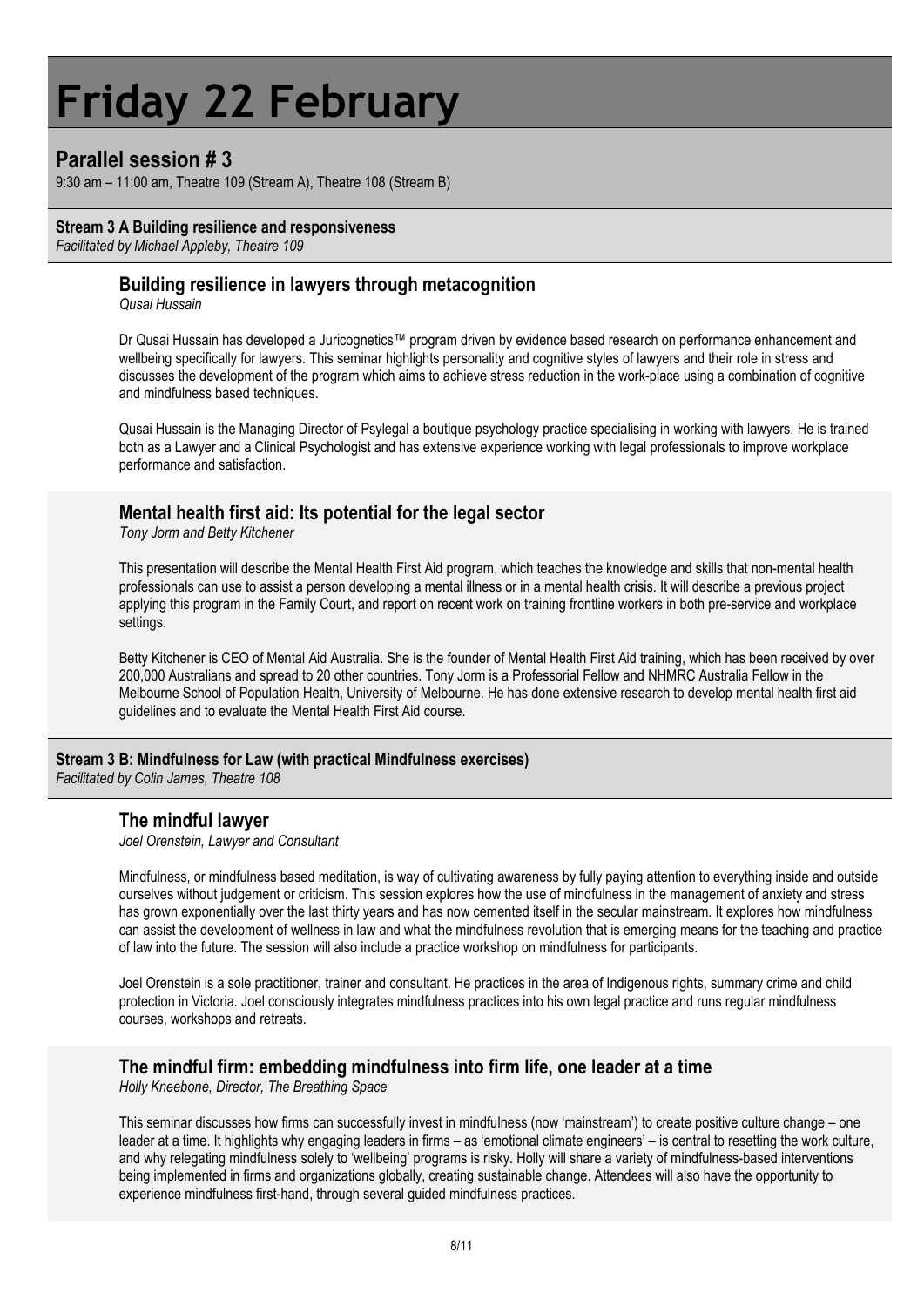Holly Kneebone is the Director of The Breathing Space, a consulting, executive coaching and mindful therapy practice specialising in working with leaders in professional services firms. She has extensive experience working with law firms and legal professionals, supporting balance, awareness and sustainable high performance.

## **Keynote address: Promoting wellbeing in law schools and the profession**

*Professor Lawrence Krieger*, Florida State University, Florida 11:30 am – 1:00 pm, Theatre 102

*Promoting wellbeing in law schools and the profession: Ongoing research and proposed applications Lawrence Krieger*, Professor, Florida State University, Florida (by video conference)

Professor Krieger will survey the recent leading studies that reveal the foundations of the specific distress that law students and lawyers experience, and then outline workable strategies for preventing or mitigating that distress. He will also provide a preview of new data from 8,000 lawyers in four U.S. states, further quantifying the various sources of attorney satisfaction and wellness. Points of focus will include: 1) the ways that legal education and law practice impair satisfaction of the primary human needs; 2) the definition of autonomy support, its demonstrated value for wellness and effective performance, and methods for autonomy-supportive teaching and supervision; and 3) the interfaces between wellness and professional/ethical behavior as seen in personality structure.

Larry Krieger is a Clinical Professor of Law at Florida State University (USA). Before commencing law teaching in 1991, he was a litigator for 11 years, specializing in securities and financial fraud prosecution. He is a pioneer of empirical research on law student and lawyer well-being and satisfaction, and is just completing the largest study to date of the wellbeing of lawyers and judges in the US. Professor Krieger is the founder of the Humanizing Legal Education list serve and web site, and founding Chair of the Section on Balance in Legal Education (Association of American Law Schools). He is one of 25 legal educators to be profiled in *What the Best Law Teachers Do* (Harvard University Press, 2013). He is also the author of two booklets for law students on stress and career satisfaction which are used by more than half the law schools in the US, Canada, and Australia (where Melbourne Law School has recently revised these booklets for Australian readers).

## **Parallel session # 4**

2:00 pm – 3:30 pm, Theatre 109 (Stream A), Theatre 108 (Stream B), Theatre 106 (Stream C)

#### **Stream 4 A: What works panel session**

*Facilitated by Paula Baron, Theatre 109*

## **Leave nothing behind: Bring your whole self to law school!**

*Molly Townes O'Brien, Associate Professor, ANU College of Law, Vivien Holmes, Senior Lecturer in the ANU College of Law, Anneka Ferguson, Researcher and Lecturer at the Australian National University Legal Workshop, Stephen Tang, Associate Lecturer at the ANU College of Law*

This discussion will survey the various approaches being tried at ANU to help law students manage their law-school-related stress and anxiety. These approaches include getting connected to social justice activities, the 'Giving Voices to Values' curriculum, and making full use of empirical research on wellbeing. Although our methods sound different, our anticipated result is the same: a group of thriving, value-oriented and confident law students and future legal practitioners.

We have undertaken empirical research on students' psychological wellbeing/distress across the whole journey from ANU LLB/JD student to Graduate Diploma of Legal Practice (GDLP) student to newly-admitted lawyer. This revealed that our undergraduate students (LLB and JD students) felt stress, anxiety and depression at rates that exceeded the rates in the general population. We held a student/faculty dialogue to begin to track down the causes of the negative feelings – and subsequently instituted undergraduate curricular changes compatible with student wellbeing. At the graduate level, the ANU Legal Workshop's Professional Practice Core Course within the GDLP aims to promote sustainable wellbeing practices through its integrated practice management curriculum. This curriculum helps students develop a sustainable, adaptable and reflective professional identity. In doing so, it draws on the research of scholars and practitioners who consider professional identity, mentoring, dealing with uncertainty, and team building to be at the core of practice management.

The GDLP also emphasizes the 'Giving Voices to Values' (GVV) curriculum. GVV (developed by Mary Gentile, Babson College) helps individuals learn to recognize, clarify, speak and act on their values when conflicts arise. The GVV curriculum facilitates students asking and answering the question: What would I say and do if I were going to act on my values? Its focus is on how a person can raise an issue in an effective manner; what he/she needs to do and say in order to be heard; and how to correct an existing course of action when necessary. GVV encourages self-knowledge and acting from your strengths. It promotes wellbeing by telling the student, "You can bring your whole self to work."

While the data collected from our research have been extremely valuable, the process is just as important. Empirical research changes both the researcher and the participant alike. We have found that embracing the idea of *empirical research as reflective conversation*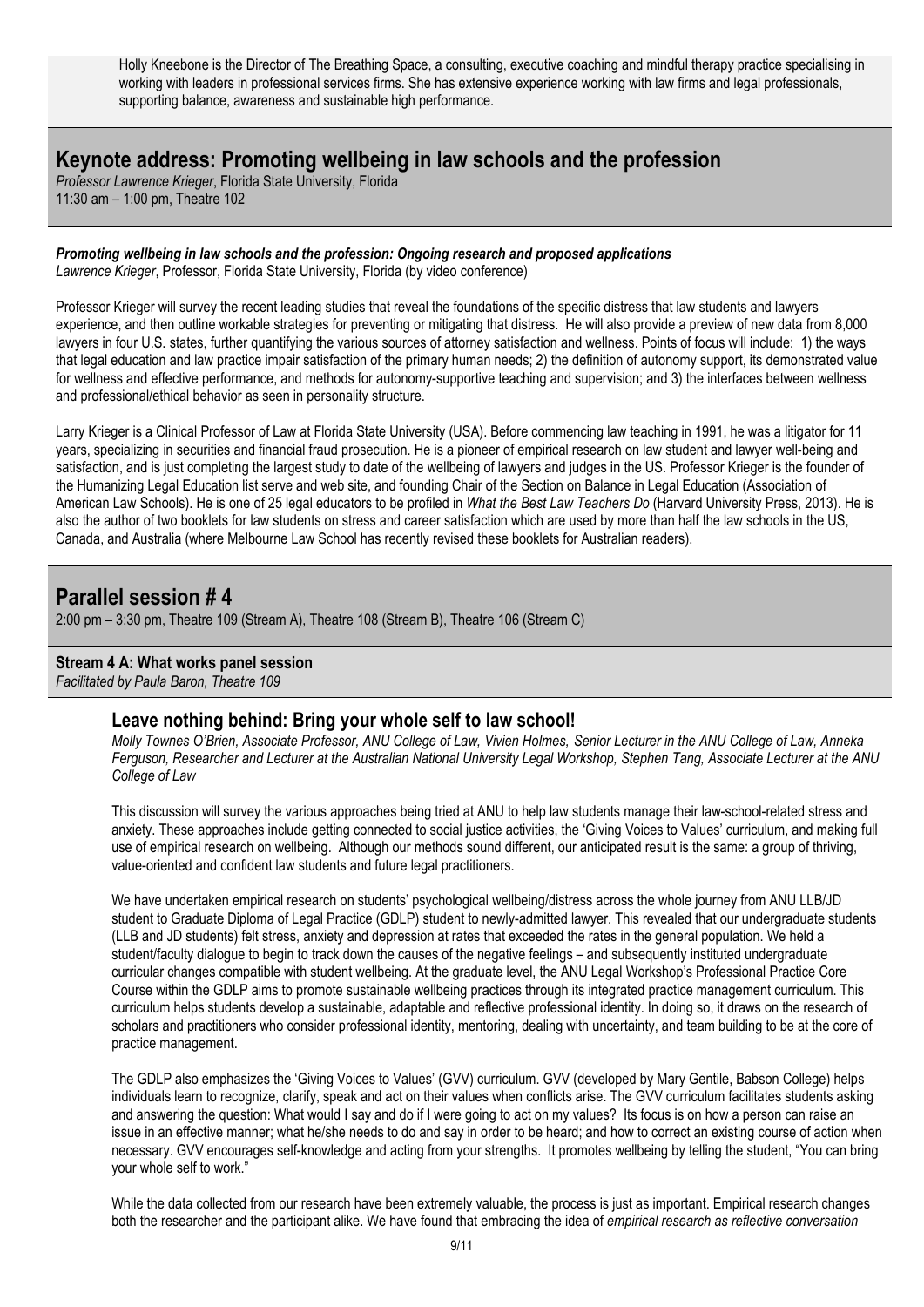works to shape a strong research agenda while also being personally meaningful and conducive to wellbeing. On the shadow side, translating quantitative findings into pedagogy/policy can be difficult to do well. The quantitative study of wellbeing is also loaded with ideological assumptions and biases which need to be considered more carefully. We need to be careful not to lose the *person* within our data.

This panel will share some reflections and future directions at this exciting time when a collaborative empirical research culture is emerging in the Wellness for Law Network.

#### **Stream 4 B: Wellbeing and the law curriculum**

*Facilitated by Elise Bant, Theatre 108*

#### **Teaching emotional intelligence through engagement with ADR**

*Kathy Douglas, Senior Lecturer, Graduate School of Business & Law, RMIT University and Sue Douglas, Lecturer, Business Law, Faculty of Arts and Business, University of the Sunshine Coast.*

The subject area of alternative dispute resolution (ADR) deals with conflict and dispute resolution. In research into the teaching of ADR conducted in two states, Victoria and Queensland, as part of one of the author's doctoral research, data showed that ADR teachers routinely taught about emotion.

This paper explores the data and links understanding emotion in conflict with student well being. The authors argue that giving students an understanding of emotional intelligence can be achieved through ADR pedagogy that includes role plays and models of negotiation and mediation that deal with emotion in a sophisticated manner with targeted interventions.

## **Monash support strategy 2013 and mental health in the curriculum**

*Lloyd England, Student Experience Manager & Teaching Associate, Monash University Faculty of Law*

Monash Law School's Student Experience Manager wrote a five year plan in 2007 to enhance the student experience and co-curricular programs with a particular focus on improving mental health, building community and ensuring adequate support resources were available. Over the past 5 years programs have been developed, research undertaken and a new Monash Law Student Experience and Support Strategy updates and charts the next 5 years. Developments such as mental health awareness and careers education lectures in the curriculum, embedded law counselors in the faculty, and research outcomes and awareness have acknowledged lawyers' troubles often start at university. Mental health concerns have slowly begun to inform and impact assessment regimes, teaching methods, students and staff as aspects of the law's ill health continue to gain recognition.

What could 'Mental Health' in a law school curriculum look like? A Monash clinical psychologist with over 10 years student counseling experience, 5 as law's 'in-house' specialist, and a legally trained Student Experience Manager have designed and delivered the 'Performace@Law' lecture series at Monash since 2008, exploring the brain's neuroanatomical functioning, neuroplasticity, mindfulness, attention density, attitudinal psychology (fixed verses growth mindsets) focusing students on maximizing their investment in the study of law by maximizing their law school performance.

## **Copy and be damned: the anxieties of academic integrity**

*Colin James, Senior Lecturer, Newcastle Law School*

A major risk for law students' wellbeing is their apparent failure to accept the importance of academic integrity. As legal educators we know the importance of not cheating, whether by copying, plagiarism, collusion, or simply failure to adequately reference another's writing. In our discussions with students, and the increasing priority of academic integrity training programs, we place students at risk of heightened anxiety from a clash between our emphasis on rule compliance and their popular culture.

Whether it comes from a cut-and-paste method of doing essays at high school, the glib copying of often regrettable commentary on social media or the always-on-line habits of contemporary youth, many law students seem unwilling, or unable, to properly reference their essays, take-home exams or theses. In 2009, of 5,500 applications for admission to legal practice in Australia, more than 2,000 disclosed that as students they had either breached academic integrity so that they may not have 'good fame and character' or be a 'fit and proper person' to be a lawyer, or had a condition that may impact on their capacity to be a lawyer. These statistics hide the human cost, the emotional and reputational damage of a young graduate having to publically disclose the circumstances of a breach, which may have occurred in their first year at university. This paper calls for a uniform definition of breach of academic integrity, and a uniform practice of disclosure of breaches prior to admission, so that law students are encouraged to develop a truly professional identity from the beginning of law school.